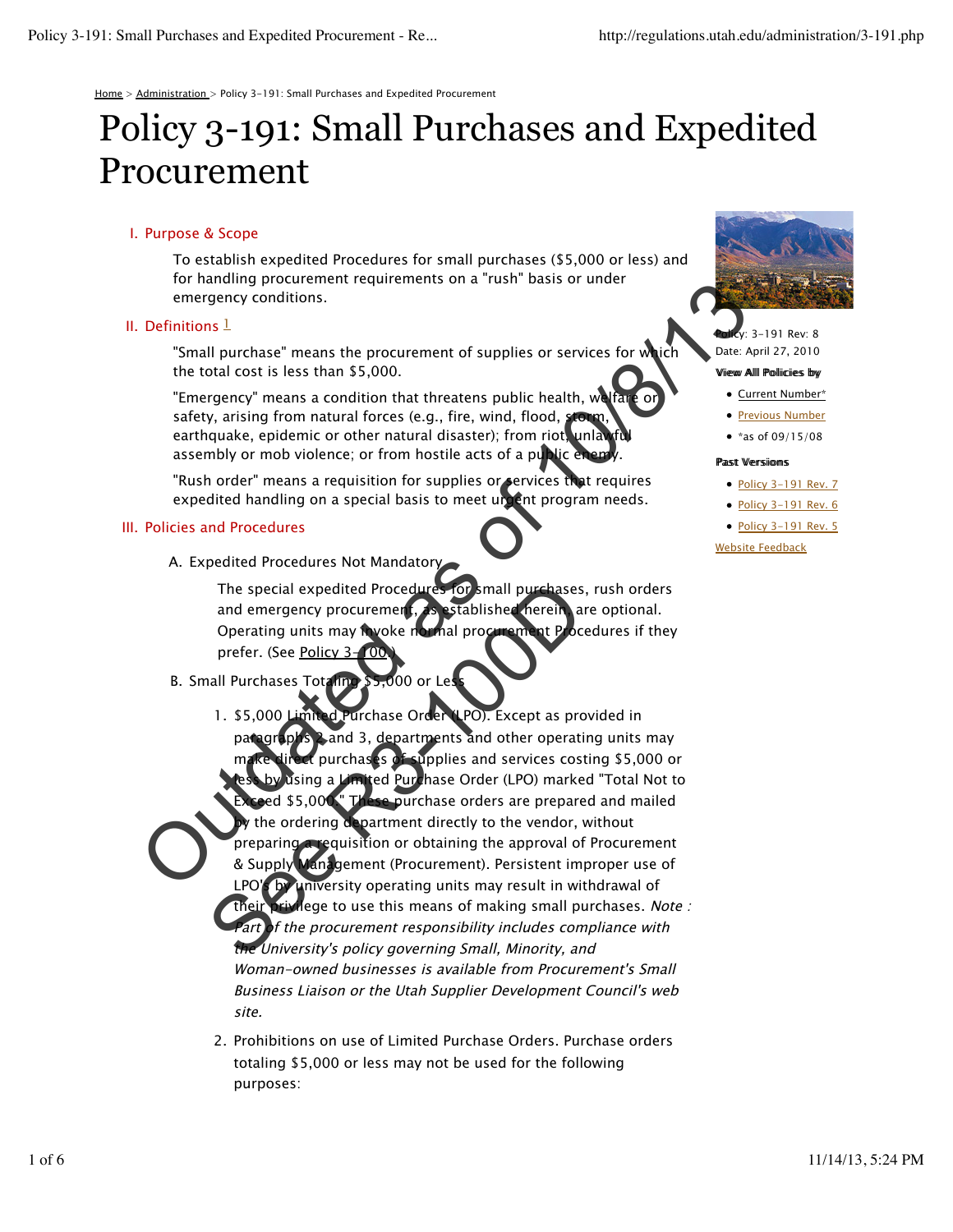- a. Purchases over \$5,000. (See Policy 3-190.)
- b. Capital equipment. (see Policy 3-045)
- c. Purchases from campus agencies. (Bookstore, Printing Service, Facilities, etc.) (See Policy 3-193.)
- d. Restricted purchases and special procurement items, such as foreign purchases, controlled drugs and narcotics, non-denatured ethyl alcohol, radioactive materials, live animals, and compressed or liquid gases. (see Policy 3-192).
- e. Purchases from government agencies requiring prepayment. (see Policy 3-100, Section IV.D.2 and Policy 3-192).
- f. Repair or alterations to university physical facilities. Contact Campus Design and Construction.
- g. Purchases from university faculty or staff members. (See Policy 3-101.)
- h. Procurement of telephones or other telecommunications service. Contact the Telecommunications Department.
- i. Purchases charged to University Hospital Accounts.
- j. Procurement of live animals. (See Policy 3-192.)
- dvance payment is required. (See Policy  $3-100$ k. Purchase of items for
- l. Advertisements for personnel (staff or academic) recruiting.
- m. Employee travel expenses. (See Policy 3-030)
- rders is forbidden. Each direct purchase through use of a purchase order of \$5,000 or less requires issuance of a separate purchase order prior to placing the order with the vendor. 3. Splitting Solution and the state of the state of the state of 10. Section 12.190.<br>
Section 2.100. Section 12.00. Section 12.192.<br>
Experience and the state of the state of the state of the state of the state of the state of the state Example 12<br>
See Policy 3–100, Care in V.D.2)<br>
1. Advertisement for personnel state on accident<br>
m. Employee tracel appenses (See Ralice 3–030)<br>
3. Splitting described in the second price of a purchase of a purchase of a p
	- that cost more than \$5,000 may not be divided among two or more purchase orders of \$5,000 or **Lorder to avoid normal requisitioning Procedures.** a.
	- imultaneous procurement of multiple units or identical  $\epsilon$  ins, each of which costs \$5,000 or less but aggregating ore than \$5,000 in total cost, must be requisitioned through normal Procedures. (See Policy 3-190.) b.
	- 4. Preparation and processing of \$5,000 purchase orders. Official forms of \$5,000 purchase orders, which may be obtained from the Accounts Payable Department, must be used to make direct purchases, subject to the following guidelines:
		- a. Each purchase order for \$5,000 or less must include the following information: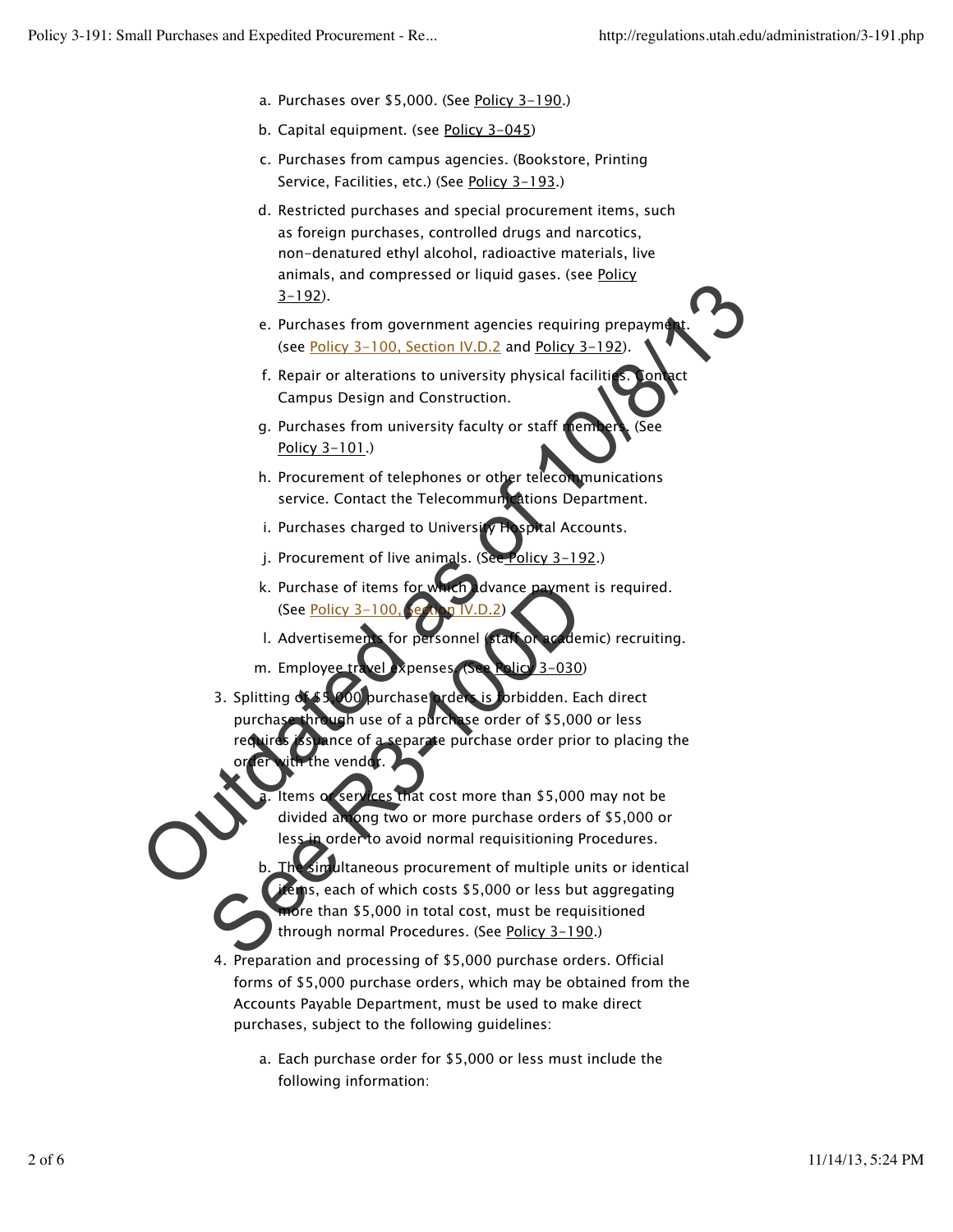- i. An accurate description of every article listed, including catalog numbers, sizes, colors, etc.
- ii. Appropriate accounting distribution code to be charged.
- iii. Explicit delivery instructions, including department, name of receiving individual, building and room number.
- iv. Estimated cost of the total order.
- v. Signature of account executive, department head or other authorized representative of the purchasing unit. To be valid, the purchase order must be signed not stamped.
- vi. When used for subscriptions not requiring advance payment, the purchase order must i departmental mailing address.
- b. The Procedure for processing \$5,000 purchase orders includes the following steps:
	- i. Because the \$5,000 purchase order is comprised of multiple copies, the form should be typed.
	- ii. The signature of an authorized individual must be obtained (see paragra
	- the purchase order must be distributed as fol iii. The copies of
		- ial to ve**n**doi

d.

- to be sent to Accounts Payable,
	- copy to be retained by the ordering ment or unit

Wen to a vendor orally must be clearly identified as ritten confirmation by purchase order, and the purchase order must state that it is in confirmation thereof, as to avoid the possibility of duplicate shipments or payments. c. Contract the particular state of the particular state of the purchase of the purchasing<br>
that it is be valid, the purchase order must be similar<br>
on the state of the purchase order must be similar<br>
on the purchase of the p obtained (see Bragzeph 4.a.5 above).<br>
iii. The copies of the purchase over m st<br>
as follows:<br>
as follows:<br>
as follows:<br>
as follows:<br>
as follows:<br>
as follows:<br>
as follows:<br>
as follows:<br>
as computed by the control of the sec

s taxes should not be paid on \$5,000 purchase orders. All persons who, either in person or by telephone, initiate small purchases must advise the vendor that the university, as a state agency, is exempt from the Utah sales and use tax. (See statement of sales and use tax exemption status in the signature area of the \$5,000 purchase order form.)

Departments are encouraged to have vendors deliver or e. mail items to the Receiving Department. To avoid unnecessary costs, direct pick-up of items by requisitioning departments is discouraged, except in rush or emergency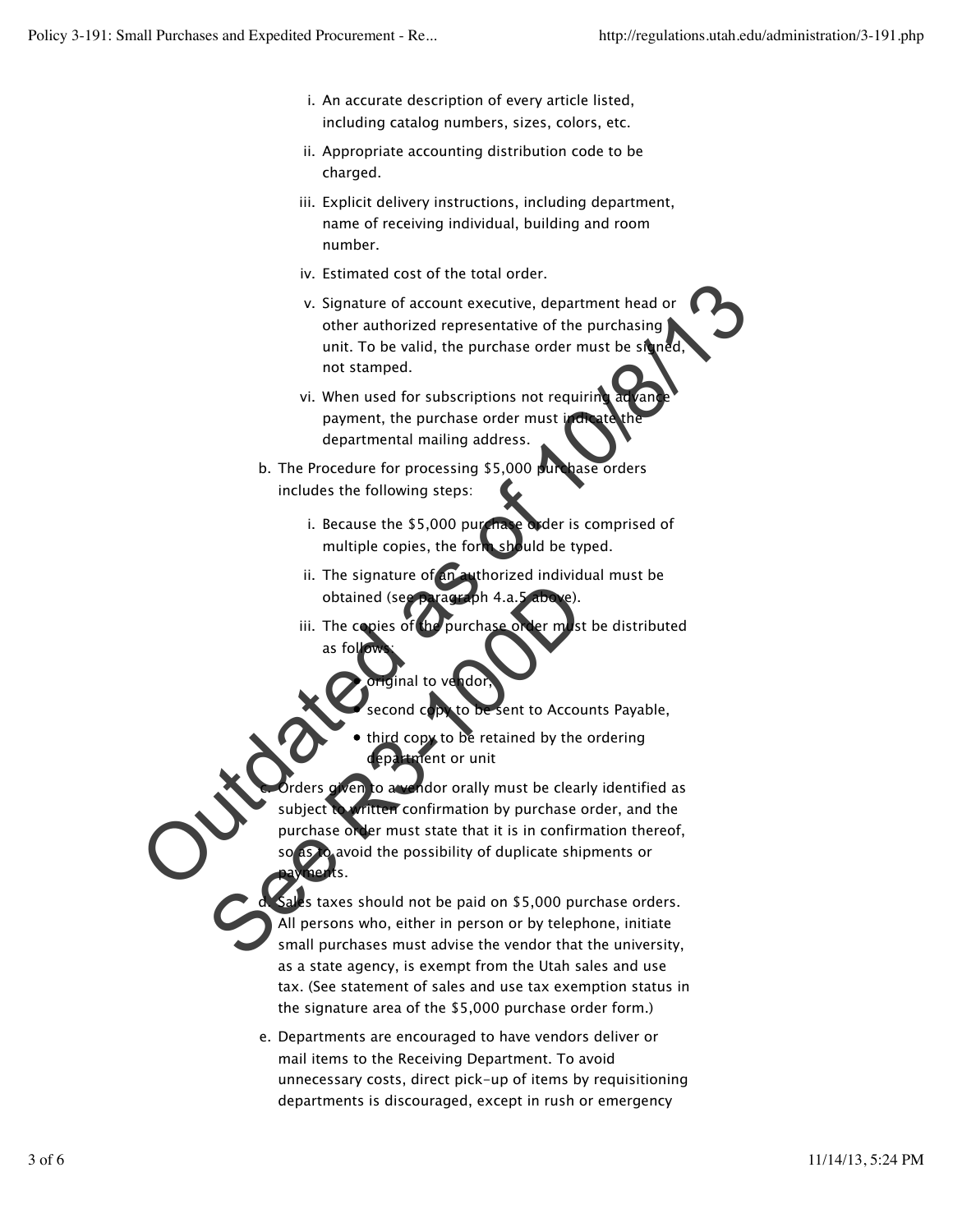3.

D.

h Order

situations.

- Departments are responsible for the availability of funds f. prior to submitting a \$5,000 purchase order.
- Security and accountability for \$5,000 purchase orders. All unused 5. \$5,000 purchase orders must be retained in a secure place and must not be countersigned until issued.
- 6. Cash purchases of \$25 or less. Purchases costing \$25 or less may be made with petty cash funds without use of a \$5,000 purchase order. In the absence of a petty cash fund, personal funds may be used. Individuals and operating units may obtain reimbursement for such expenditures by sending a completed Payment Request form, with a copy of the paid receipt, to the Accounts Payable office.
- 7. Approved University credit cards may be used for small purchases (see Purchasing Card website).
- C. Small Purchases Costing less than \$45,000.
- 1. Informal procurement. Small purchases of goods and services (i.e., purchases estimated to cost less than \$45,000) may be effected by Procurement on an informal basis. Purchases costing \$20,000 to \$45,000 should be documented with three (3) written bids or proposals. Purchases costing \$5,000 to \$20,000 may be made based on documented verbal bids, or without bidding, when the purchasing agent determines from available information that the use of formal bidding Procedures would not be sufficiently cost effective or expeditious to meet the needs of the requisitioning department or unit in a timely and economical manner. order. In the absence of a petry cash fund, personal funds may be<br>used. Individuals and operating units may botain reinburscenes<br>for such expenditures by sending a completed Payment Request<br>form, with a copy of the paid re based on documented verbations or without bidding<br>purchasing agent determines from availatie info m<br>use of formal bidding Proceedires words on the diff<br>effective or exped tous to meet the needs of the re<br>department or an t
	- chases forbidden. Procurement requirements ficially divided among two or more small purchase 000 in order to avoid normal bidding Procedures. 2. Splitting of

Small purchases totaling \$5,000 or less be made directly, without submission of a requisition to Procurement, pursuant to Section IV.B, above.

Planned procurement. Departments should anticipate procurement requirements as far in advance as possible to provide sufficient lead time to apply established procurement Procedures and still meet delivery requirements. 1.

- 2. Special handling requests. Upon request, Procurement will make every effort to obtain requisitioned supplies and services in the most expeditious manner possible, and will attempt to honor special handling and delivery instructions as appropriate.
- 3. Small purchases. Departments are encouraged in appropriate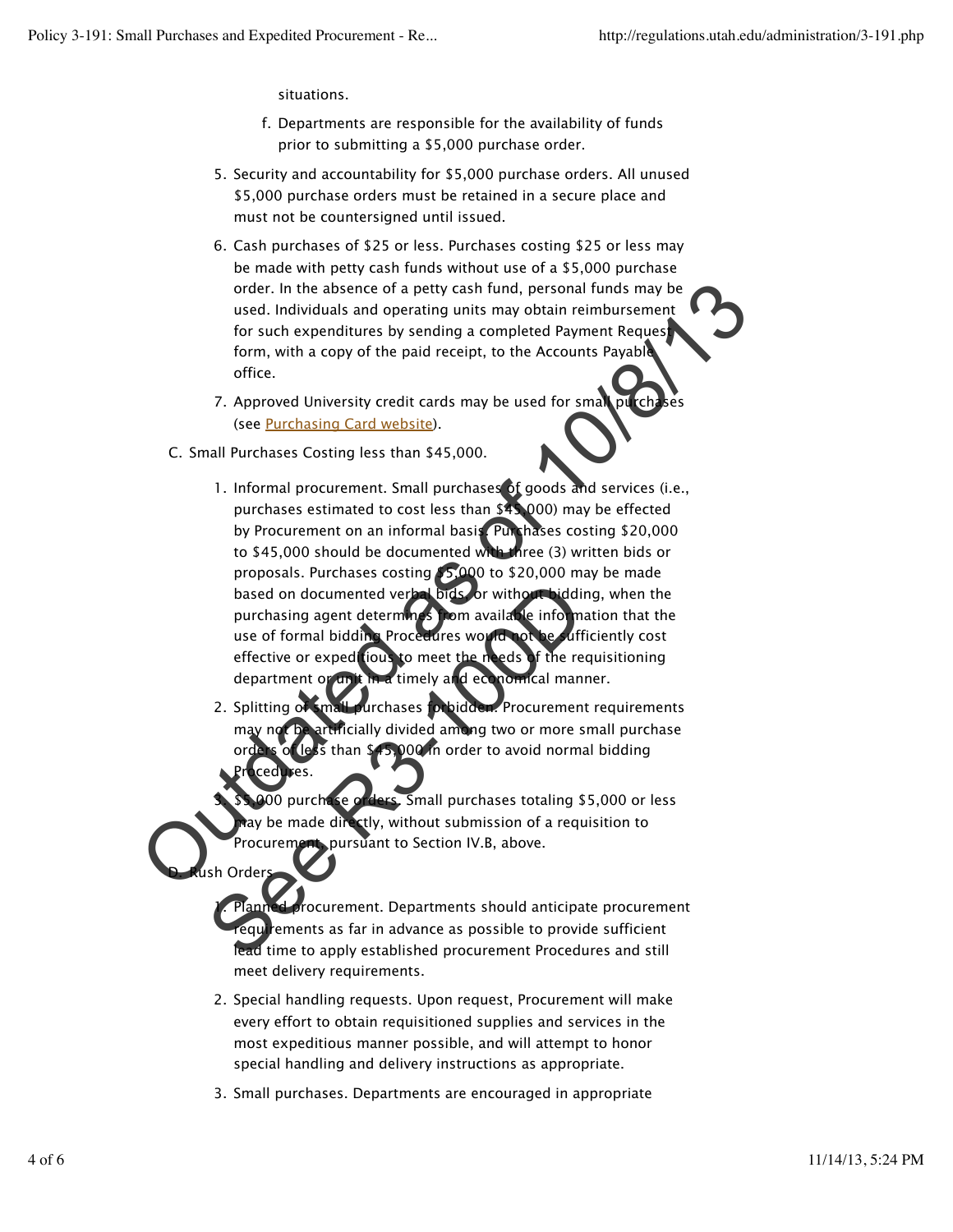cases to use the direct purchase order Procedure, as provided in section IV.B. above, or University approved credit cards (see Purchasing Card website) to expedite small purchases. In cases of urgency, where the needed procurement is estimated to cost less than \$20,000, the department may specifically request that informal procurement Procedures be used by Procurement by providing appropriate written justification.

- 4. Expedited Procedures. Requisitions for supplies or services needed on an urgent, high priority basis may be delivered in person to Procurement, together with a written request that the requisition be processed on a rush order basis. Such requests will be processed immediately and with maximum feasible speed consistent with bidding and other legal requirements.
	- a. The cost of long distance telephone calls, FAX and sending required paperwork air overnight to secure be charged to the requisitioning departmer
	- b. Purchase orders to be placed with vendors outside the continental limits of the United States will ordinarily be sent by facsimile machine or U.S. mail.
- c. When appropriate, a requisitioning department may be authorized by the purchasing agent to deliver a duly authorized purchase order directly to a particular vendor and to take immediate possession of the purchased goods. In such cases, all memoranda, receipts, packing lists, invoices and other documents relating to the purchases and received from the vendor must be immediately transmitted to Procure. Procurement, together with a written request that the requisition<br>
be processed on a rush order basis. Such requests will be<br>
processed immediately and with maximum feasible speed<br>
consistent with bidding and other legal r
	- 5. Emergency Procurement

**When the threat to public health, welfare or safety** gency conditions, as determined in the president or vice president for administrative his/her designee, the purchasing agent is authorized to make emergency procurements. Such ency procurements shall be made with as much tion as practicable under the circumstances. a. and to take immediate possession of the purchase and to take immediate possession of the purchase in such cases, all memorants claring to the received from the wendor mediate to procedure.<br>
S. Emergency frocuments the imme

written determination of the existence of the emergency, stating the basis thereof, together with a written statement of justification for the selection of the particular supplier/vendor shall be placed in the contract file. b.

IV. Rules, Procedures, Guidelines, Forms, and other related resources

A. Rules

R3-191A, Small Dollar Blanket POs and Maintenance Agreements; 4/5/05

C. Procedures